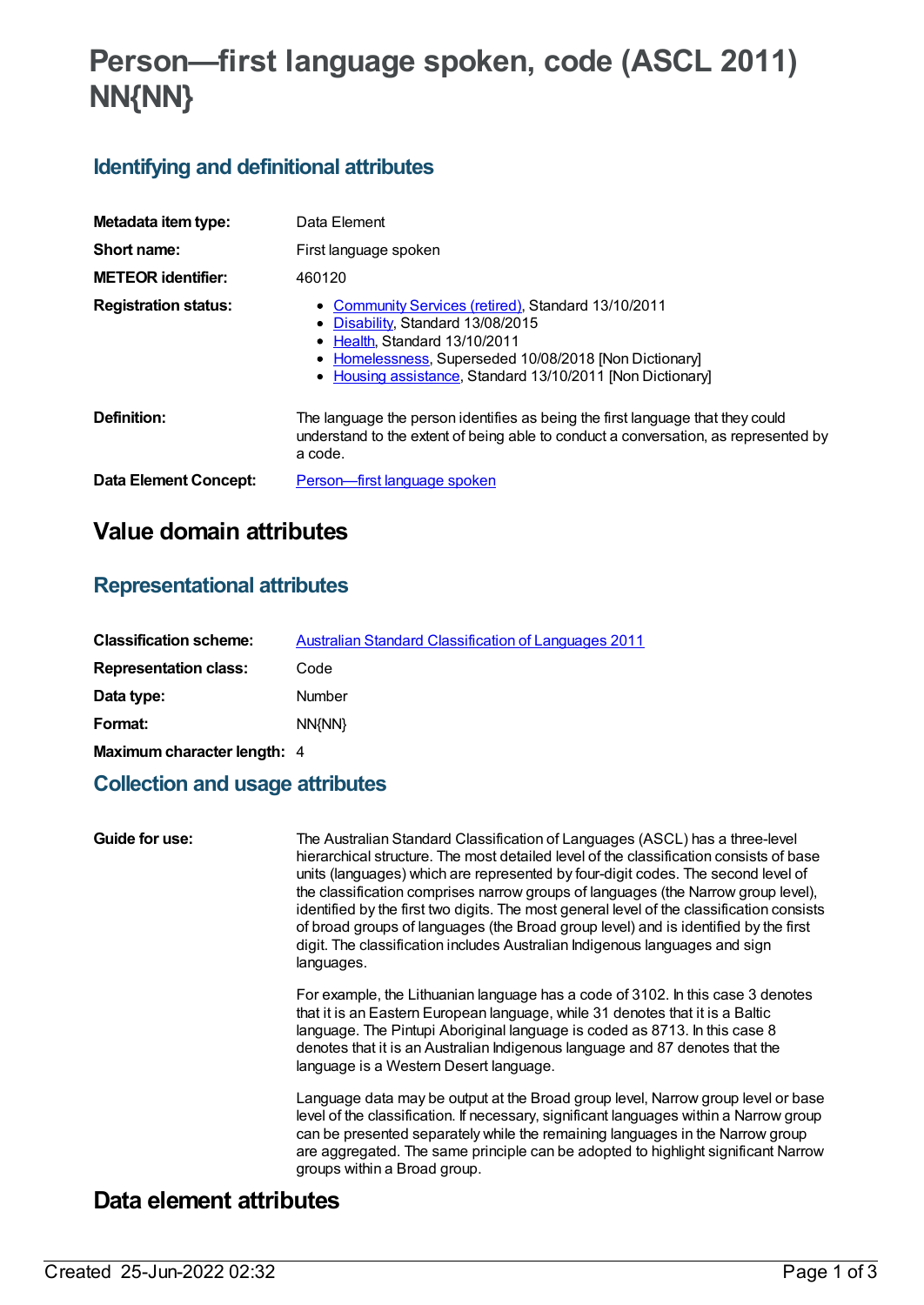### **Collection and usage attributes**

**Collection methods:** Data should be captured, classified and stored at the base level of the classification wherever possible as this allows the greatest flexibility for output.

#### **Recommended question:**

Which language did you/did the person/did (name)/will (name of child under two years) first speak as a child?

While agencies are encouraged to use the recommended question described above, it is acknowledged that this is not always possible in practice. For example, where the data collection is a by-product of the provision of a health or community service, the information may be ascertained using different means. However, this standard should be used wherever practically possible.

#### **Response options for detailed data:**

Alternative 1

English [] Mandarin [] Italian [] Arabic [] Cantonese [] Greek [] Vietnamese [] Spanish [] Hindi<sub>[]</sub> Tagalog [] Other - please specify ..............

The above list includes languages based on their statistical significance in the Australian context. The list is reviewed when data indicate that different languages have been more or less frequently reported in the Census of Population and Housing.

Alternative 2

English [] Other - please specify ...............

#### **Response option for minimumdata:**

English<sup>[]</sup> Other <sub>II</sub>

**Comments:** Persons whose first language is not English have been identified by service providers as a population group that may experience disadvantage when seeking to obtain equal access to government and community programs and services in Australia. Data relating to 'First language spoken' may thus provide a surrogate indicator of disadvantage potentially associated with a lack of English competence or with other factors associated with cultural background.

> The ABS Language Standards, 2012, Version 1.1 (cat. no. 1200.0.55.005) was released in September 2012. The recommended question recognises children under two years of age.

### **Source and reference attributes**

| Origin:              | Australian Bureau of Statistics 2011. Australian Standard Classification of<br>Languages (ASCL) 2011. Cat. no. 1267.0. Canberra: ABS. |
|----------------------|---------------------------------------------------------------------------------------------------------------------------------------|
| Reference documents: | Australian Bureau of Statistics 2012. Language Standards, 2012, Version 1.1. Cat.<br>no. 1200.0.55.05. Canberra: ABS.                 |